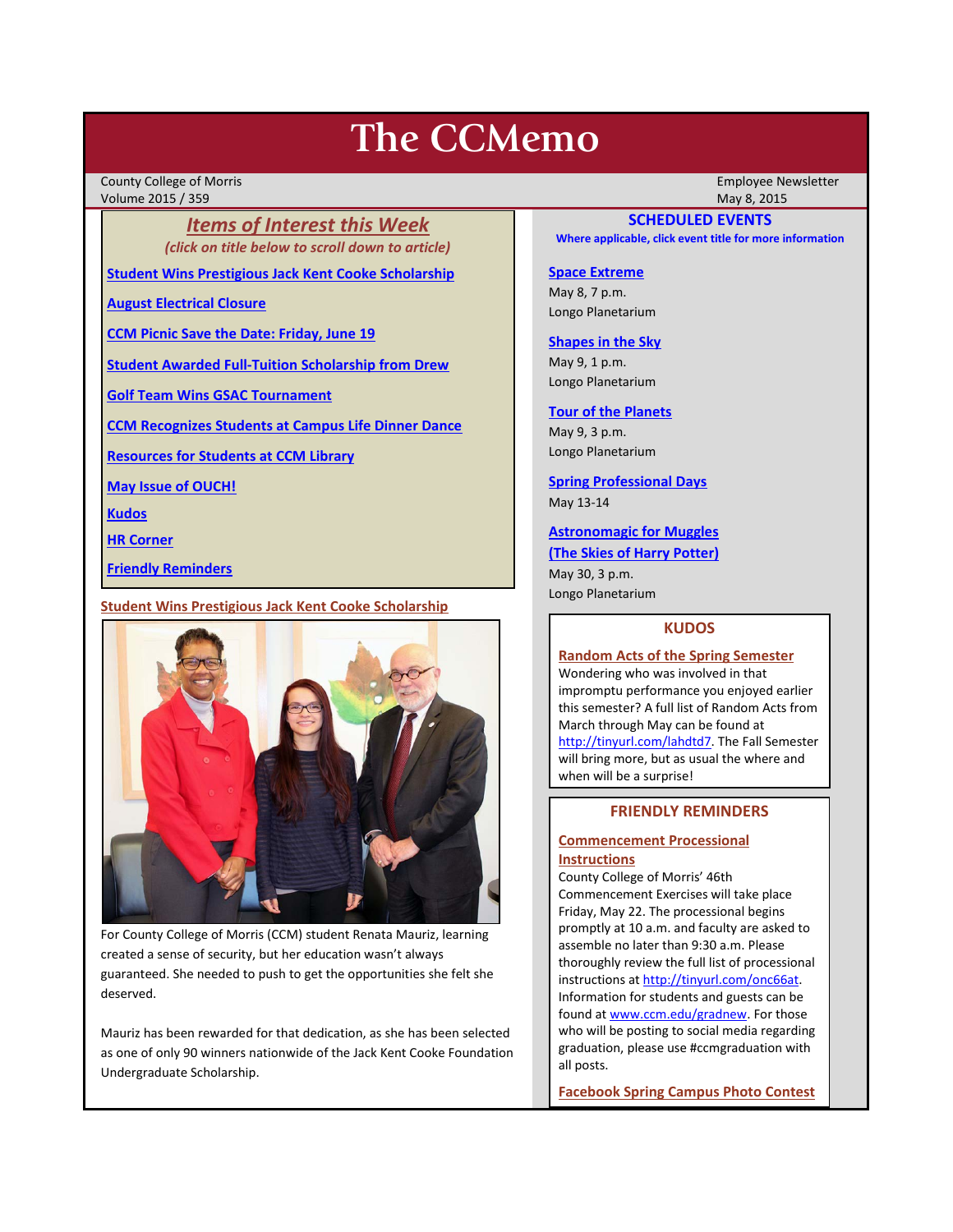The Jack Kent Cooke Foundation supports outstanding community college students with financial need to earn their bachelor's degrees. As a recipient, Mauriz will receive up to \$40,000 per year for two to three years to attend a four-year college or university.

There's much more to Mauriz's story. Read it at [http://tinyurl.com/oqyw6xl.](http://tinyurl.com/oqyw6xl)

## <span id="page-1-0"></span>**August Electrical Closure**

During the first week in August, CCM's main electrical switchgear will be replaced. The college will be closed that week, except for 675 Route 10 and the Landscape Horticultural Technology buildings. Only employees involved with testing of the software migration to Sequel and those involved with testing and restoring power to the campus will be required to work that week. Those employees have already received notice of their assignments for that week. All other employees are not to report to work. Please refer any questions you may have to your supervisor.

## <span id="page-1-1"></span>**CCM Picnic Save the Date: Friday, June 19**

The CCM Picnic will be held on Friday, June 19. More details will follow from the Human Resources department before the event.

## <span id="page-1-2"></span>**Student Awarded Full-Tuition Scholarship from Drew**

Michelle Laracuente, of Columbia and a former Mt. Olive resident, was unclear about what pathway she wanted to pursue after graduating from high school. At CCM, however, she not only discovered her passion for psychology but also excelled so well as a student that Drew University has awarded her a full-tuition scholarship.

The Drew scholarship is part of a dual admissions partnership the university and CCM established in 2014 to provide students with a seamless pathway for earning both their associate and bachelor's degrees. As part of the partnership, Drew agreed to award up to two full-tuition scholarships each year to qualified students who enroll through the dual admissions program. Read more at [http://tinyurl.com/phfsnoa.](http://tinyurl.com/phfsnoa)

#### <span id="page-1-3"></span>**Golf Team Wins GSAC Tournament**



The CCM golf team stood tall at Flanders Valley Golf Course on Monday, May 4, capturing the Garden State Athletic Conference (GSAC) Tournament with a score of 351.

The Titans placed four players in the top 10 overall. Their team score

Today is your last day to submit your best CCM campus photos taken during this spring to our Facebook contest! All you have to do is post your photo(s) to the official CCM Facebook page's timeline. First place receives \$50 in American Express gift cards, second place receives \$25 in iTunes gift cards and third place wins a Camelback CCM water bottle.

Voting will take place from Monday, May 11 – Friday, May 15. Full details and rules can be found at [http://tinyurl.com/ocpucof.](http://tinyurl.com/ocpucof) Don't miss your chance to submit your best shot and see if it's good enough to win!

#### **Library Novella Book Club**

The CCM Library Novella Book Club will be discussing "Trout Fishing in America" by Richard Brautigan on Wednesday, May 27, from noon to 1 p.m. and all employees are welcome to attend. The club typically meets the last Wednesday of the month in the library conference room. Those with questions can contact ext. 5278.

# **Purchasing Deadlines**

Please note the purchase requisition deadlines for 2014-15 as the fiscal year starts to come to an end. The deadlines help ensure Purchasing has adequate lead time to procure all goods and services.

If you are planning to purchase any capital equipment or audio-visual equipment, please email Purchasing immediately. CCM is currently in a bid situation for audio-visual equipment and specialized capital equipment. Therefore, Purchasing cannot guarantee a June 30 delivery date unless the item(s) are available under a state or consortium contract.

#### Deadline dates are:

- **Miscellaneous (excludes repair and maintenance):** May 13
- **Blanket Order Change Request:** June 1
- **WB Mason Office Supplies:** June 12
- **Blanket Order Releases:** June 12
- **Check Enclosed Orders:** June 12
- **Chartwells (Food Service):** June 12